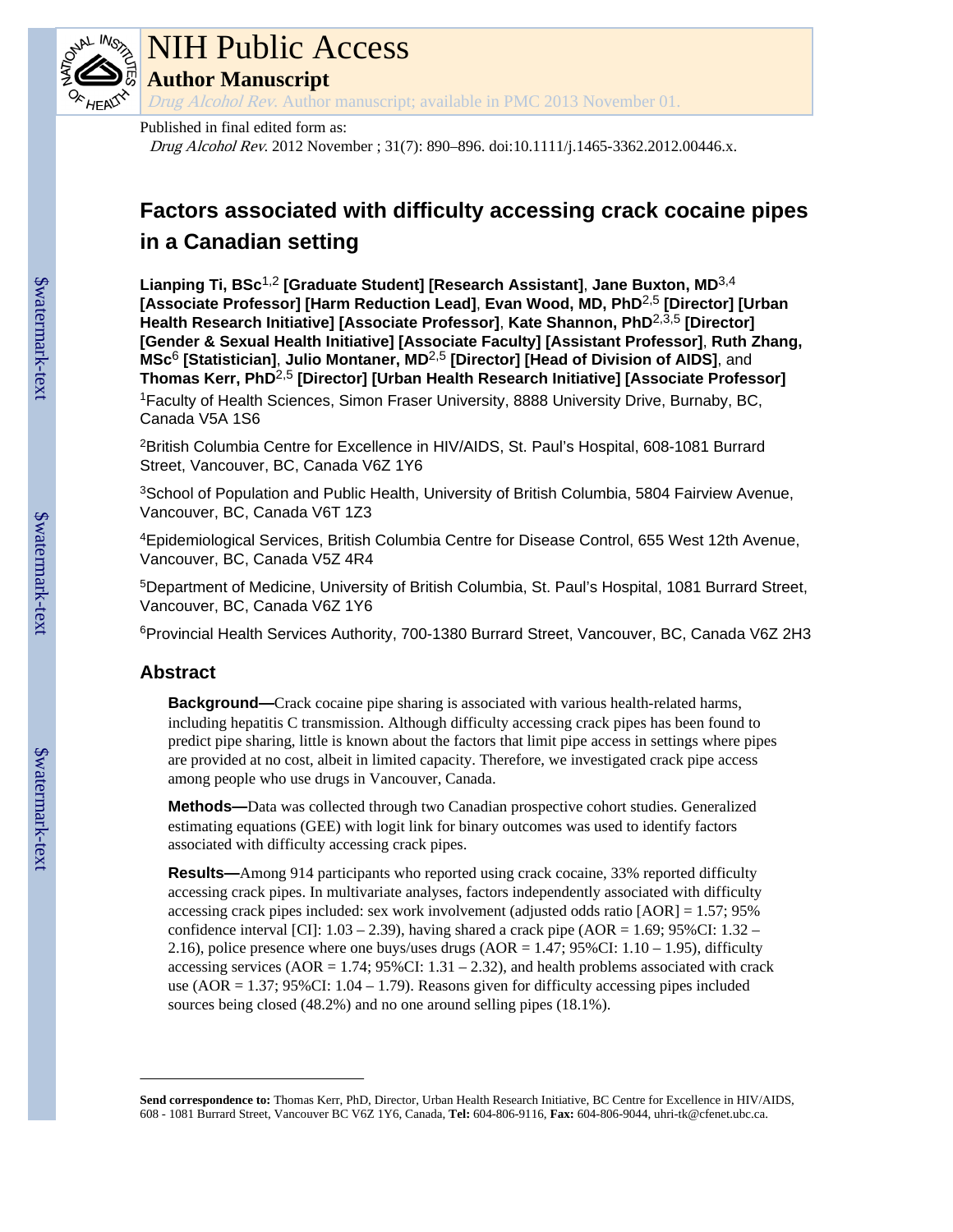**Discussion—**A substantial proportion of people who smoke crack cocaine report difficulty accessing crack pipes in a setting where pipes are available at no cost but in limited quantity. These findings indicate the need for enhanced efforts to distribute crack pipes and address barriers to pipe access.

#### **Keywords**

harm reduction; crack smoking; crack pipe access; Vancouver

#### **INTRODUCTION**

Illicit drug use continues to be associated with severe health-related harms, including the transmission of HIV and other blood-borne diseases [1,2]. In response, many cities have implemented harm reduction programs that include the provision of sterile drug injecting equipment [3,4]. While this practice has been found to be effective in reducing the health risks associated with injection drug use, less attention has been paid to addressing the adverse health sequelae of crack cocaine use, including infectious disease transmission, burns, and injuries to the oral cavity [5,6]. This persists despite the fact that crack cocaine use has become increasingly popular among people who use illicit drugs [7,8] and despite recent evidence demonstrating the benefits of crack pipe distribution programs in reducing crack pipe sharing [9].

Controversy surrounding the distribution of crack cocaine smoking paraphernalia continues [10,11], and in Canada crack pipe distribution programs have recently been closed due to political or public pressure [12,13]. In Vancouver, the BC Centre for Disease Control (BCCDC) and Vancouver Coastal Health Authority (VCHA) are responsible for distributing crack cocaine smoking paraphernalia free of charge, including plastic crack pipe mouthpieces, wooden push sticks, and brass screens. Currently, crack kits, which include crack pipes, are being distributed for free through five distribution sites selected as part of VCHA's eight-month pilot project [14,15]. Although crack pipes are provided for free and sold through a few non-governmental organizations or local shops, it is important to note that pipes are not as widely available as needles and syringes, and because of this, individuals have often been restricted to obtaining one pipe per day at many distribution sites [14].

Despite the growing problem of crack cocaine use and the increasing controversy surrounding crack pipe distribution, little is known about the impact of crack pipe availability on individual health, and little is known about the factors that constrain access to crack pipes. Therefore, we conducted a longitudinal study to identify the prevalence and factors associated with difficulty accessing crack pipes among two community-recruited cohorts of drug users in Vancouver.

### **METHODS**

The Vancouver Injection Drug Users Study (VIDUS) and the AIDS Care Cohort to evaluate Exposure to Survival Services (ACCESS) are two prospective cohort studies of people who use drugs who have been recruited through self-referral and street outreach since May 1996. These cohorts have been described in detail previously [16,17]. Briefly, persons were eligible to enter the VIDUS study if they had injected illicit drugs at least once in the previous month and resided in the greater Vancouver region at enrolment. ACCESS eligibility criteria included being HIV-infected and have used illicit drugs other than cannabinoids in the previous month. All eligible participants provided written informed consent. At baseline and semi-annually, study participants complete an interviewer-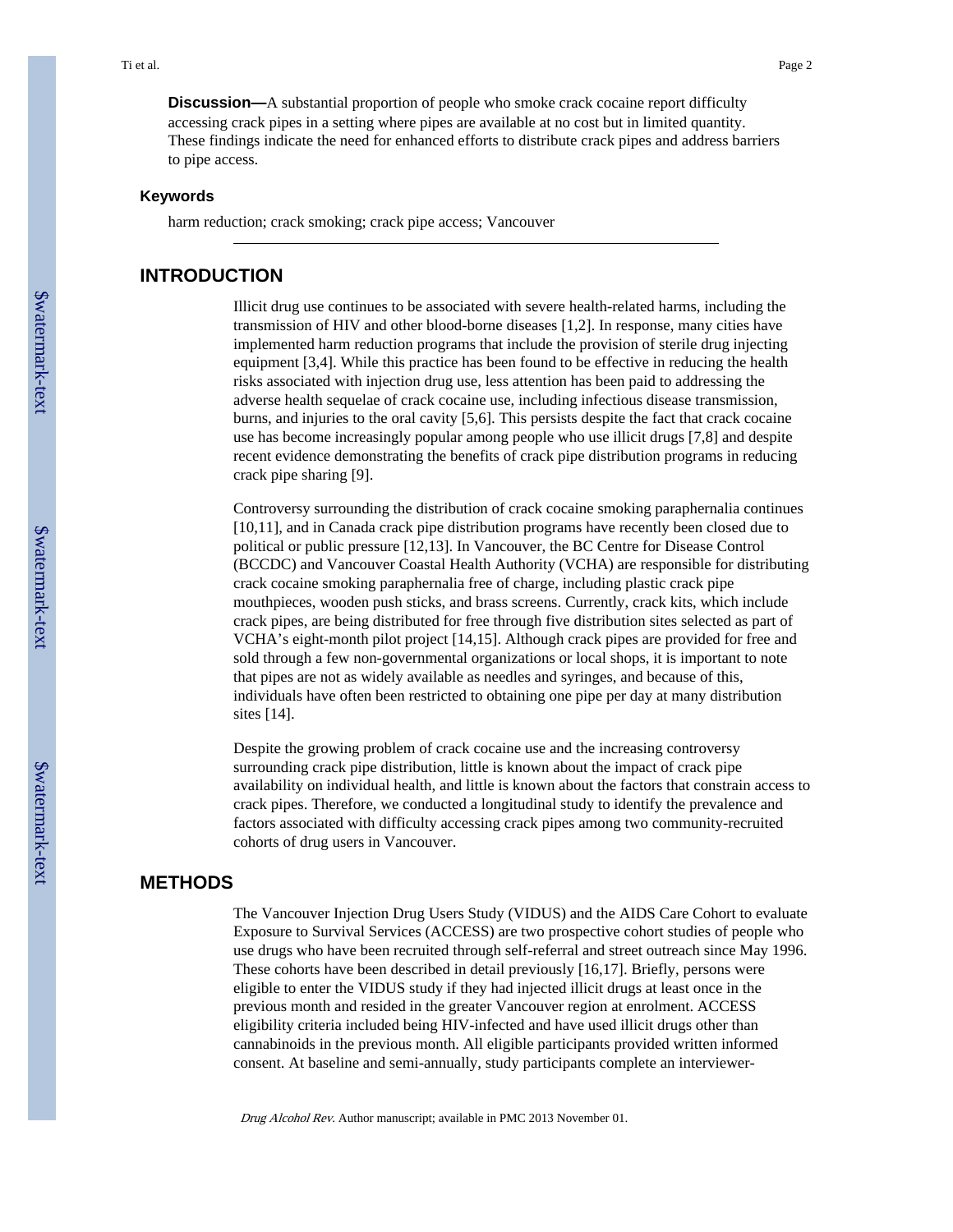administered questionnaire which elicits information about drug use and other behavioural patterns, income-generation practices, engagement with medical and addiction treatment services, encounters with law enforcement, and other related experiences with the criminal justice system. In addition, participants also provided blood samples for HIV and hepatitis C (HCV) testing, and HIV disease monitoring. At the conclusion of each visit, study participants receive \$20 CDN for their time. The study has received ethical approval from Providence Health Care/University of British Columbia's Research Ethics Board. The present study is restricted to those participants who reported smoking crack cocaine in the previous six months, and were seen for study follow-up during the period of December 2009 to May 2011. We restricted our study to this period given that the measures for important explanatory variables were only available for this period.

The primary outcome of interest for this analysis was having reported difficulty accessing crack pipes. Our measure for this variable was based on responses to the question: "Do you find it hard to get new pipes when you need them?". Participants who responded "yes" or "sometimes" were coded as having difficulty accessing crack pipes. Independent variables believed to be potentially associated with crack pipe access included socio-demographic information: age (per year older), gender (female vs. male), HIV status (yes vs. no), and Downtown Eastside (DTES) residence (yes vs. no). Other factors considered included: frequency of crack use in the last six months ( $\circ$  once per day vs.  $\lt$  once per day), sex work involvement (yes vs. no), crack pipe sharing in the last six months (yes vs. no), noticing police presence where drugs are bought or used in the previous month (yes vs. no), difficulty accessing services in the last six months (yes vs. no), and any health problems from smoking crack cocaine in the last six months (any vs. none). The variable "difficulty accessing services" includes services such as health services, counselling services, housing services, harm reduction services, and/or police services. Participants were defined as having difficulty accessing services if they responded "yes" to the following question: "In the last six months, was there ever any time you were in need of a service but could not obtain it (e.g., housing, counseling, police)?" Additionally, the "any health problems" variable was defined as ever experiencing at least one of the following health-related harms associated with crack use in the last six months: burns (lips), mouth sores, cut fingers/sores, raw throat, or coughing blood.

As a first step, we examined univariate associations between socio-demographic characteristics and difficulty accessing crack pipes at baseline using Pearson's Chi-square test and the Wilcoxon rank sum test. Since analyses of factors potentially associated with difficulty accessing crack pipes during follow-up included serial measures for each subject, we used generalized estimating equations (GEE) for binary outcomes with logit link for the analysis of correlated data to determine which factors were independently associated with the outcome throughout the 18-month follow-up period. These methods provided standard errors adjusted by multiple observations per person using an exchangeable correlation structure. Therefore, data from every participant follow-up visit were considered in this analysis. Variables potentially associated with difficulty accessing crack pipes were examined in univariate GEE analyses. In order to adjust for potential confounding, all variables that were associated with the dependent variable at  $p < 0.10$  in GEE univariate analyses were entered into a multivariate logistic GEE model. As a subanalysis, among those participants who reported "yes" or "sometimes" to difficulty accessing crack pipes, we asked them to indicate reasons why they found it difficult to get new pipes and reported the corresponding prevalence. All statistical analyses were performed using SAS software version 9.1. All p-values are two-sided.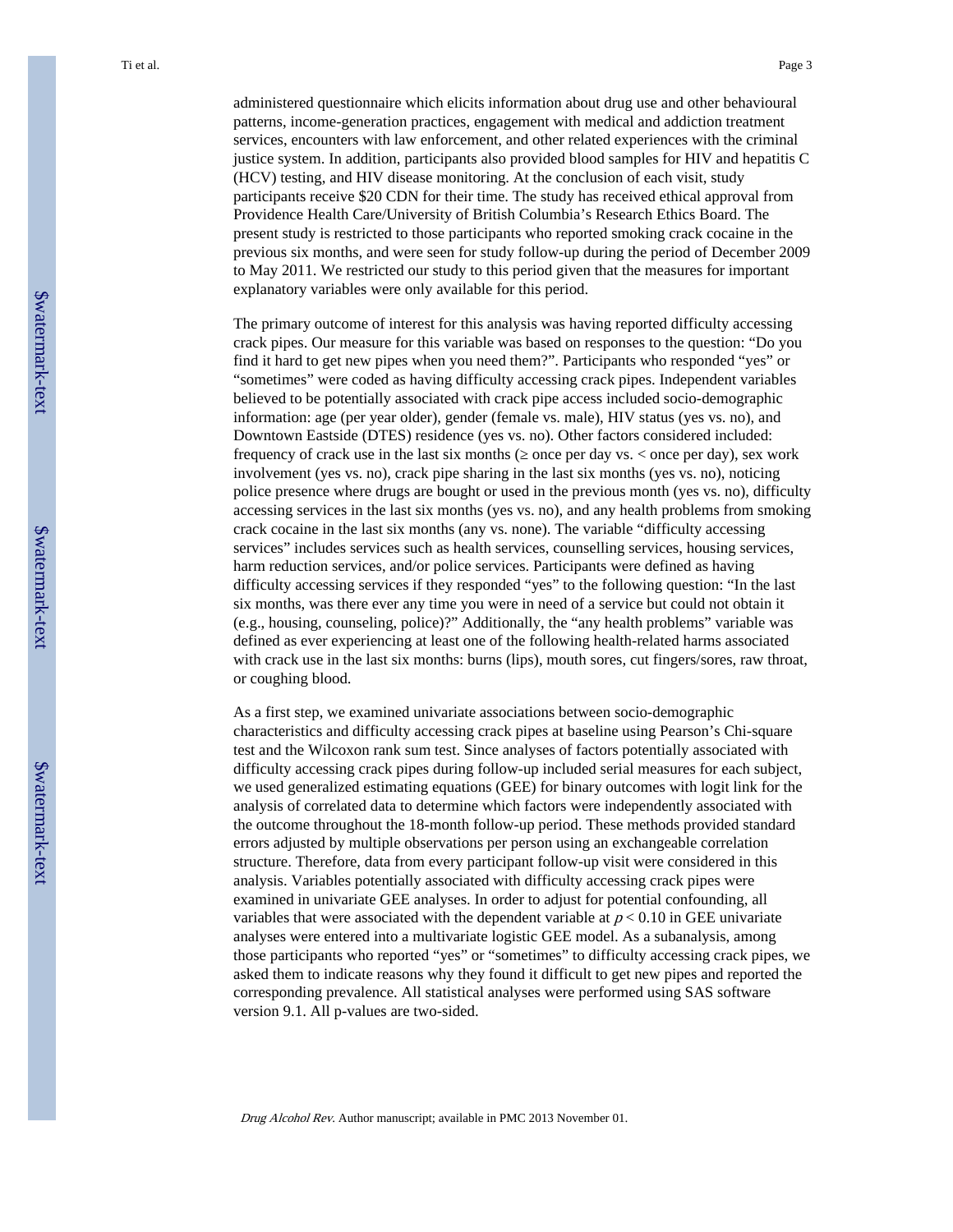# **RESULTS**

During the study period, a total of 914 participants completed follow-up visits, including 341 (37.3%) females. The median age of participants at baseline was 43 years (interquartile range  $[IQR]$ : 36 – 48). These participants contributed to a total of 1,645 observations during the follow-up period. Among the 914 individuals recruited during the study period, 224 (24.5%) individuals reported difficulty accessing crack pipes at baseline. Additionally, 78 (8.5%) reported difficulty accessing crack pipes during follow-up.

Baseline characteristics of the participants stratified by baseline reports of difficulty accessing crack pipes are shown in Table 1. As shown here, individuals who reported difficulty accessing crack pipes were more likely to be female (odds ratio  $[OR] = 1.36$ ; 95% confidence interval  $\text{[CI]}$ : 1.00 – 1.85) and more likely to report sex work involvement in the last six months (OR = 2.53; 95%CI:  $1.62 - 3.95$ ).

The univariate and multivariate GEE analyses are presented in Table 2. In univariate GEE analyses, factors positively associated with difficulty accessing crack pipes included: female gender (OR = 1.36; 95%CI: 1.04 – 1.76), sex work involvement (OR = 1.91; 95%CI: 1.30 – 2.80), crack pipe sharing ( $OR = 1.91$ ;  $95\%$ CI:  $1.51 - 2.41$ ), noticing police presence where drugs are bought or used (OR = 1.57;  $95\%$ CI: 1.19 – 2.06), difficulty accessing services (OR  $= 1.98$ ; 95%CI: 1.50 – 2.61), and experiencing health problems associated with crack use  $(OR = 1.61; 95\% CI: 1.25 - 2.09).$ 

In multivariate GEE analyses, factors that remained positively associated with difficulty accessing crack pipes included: sex work involvement (adjusted odds ratio [AOR] = 1.57; 95%CI: 1.03 – 2.39), crack pipe sharing (AOR = 1.69; 95%CI: 1.32 – 2.16), noticing police presence where drugs are bought or used ( $AOR = 1.47$ ; 95%CI:  $1.10 - 1.95$ ), difficulty accessing services (AOR =  $1.74$ ; 95%CI:  $1.31 - 2.32$ ), and experiencing health problems associated with crack use  $(AOR = 1.37; 95\% CI: 1.04 - 1.79)$ . Of the 302 participants who reported difficulty accessing crack pipes at some point during the study period, the three primary reasons given for difficulty accessing pipes included: sources being closed (48.2%), no one around selling pipes (18.1%), and being out of the area with no crack pipe distribution services around (17.4%).

# **DISCUSSION**

In the present study, 33% of all participants reported difficulty accessing crack pipes in a setting where crack pipes are provided free or at low cost. Longitudinal analyses established significant and independent associations between difficulty accessing crack pipes and a number of characteristics, including crack pipe sharing, experiencing health problems related to crack smoking, difficulty accessing services, noticing police presence where drugs are bought or used, and sex work involvement. Among those who reported difficulty accessing crack pipes, the main reason given for problems with pipe access was that sources distributing or selling pipes (e.g. stores, harm reduction distribution sites) were closed or not available.

In our study crack pipe sharing was associated with difficulty accessing pipes. This result is consistent with findings from previous literature examining the availability of injecting and smoking paraphernalia, which indicate that difficulty accessing drug paraphernalia is a strong predictor of paraphernalia sharing [18,19]. Although lesser attention has been given to programs that target crack smokers, a Canadian study reported a reduction in crack pipe sharing following the introduction of a crack pipe distribution program [9]. Crack pipe reuse and sharing can lead to multiple health problems, including cuts, sores, and burns on the mouth [5,9,20]. This can be due to the degradation of crack pipes over time or the use of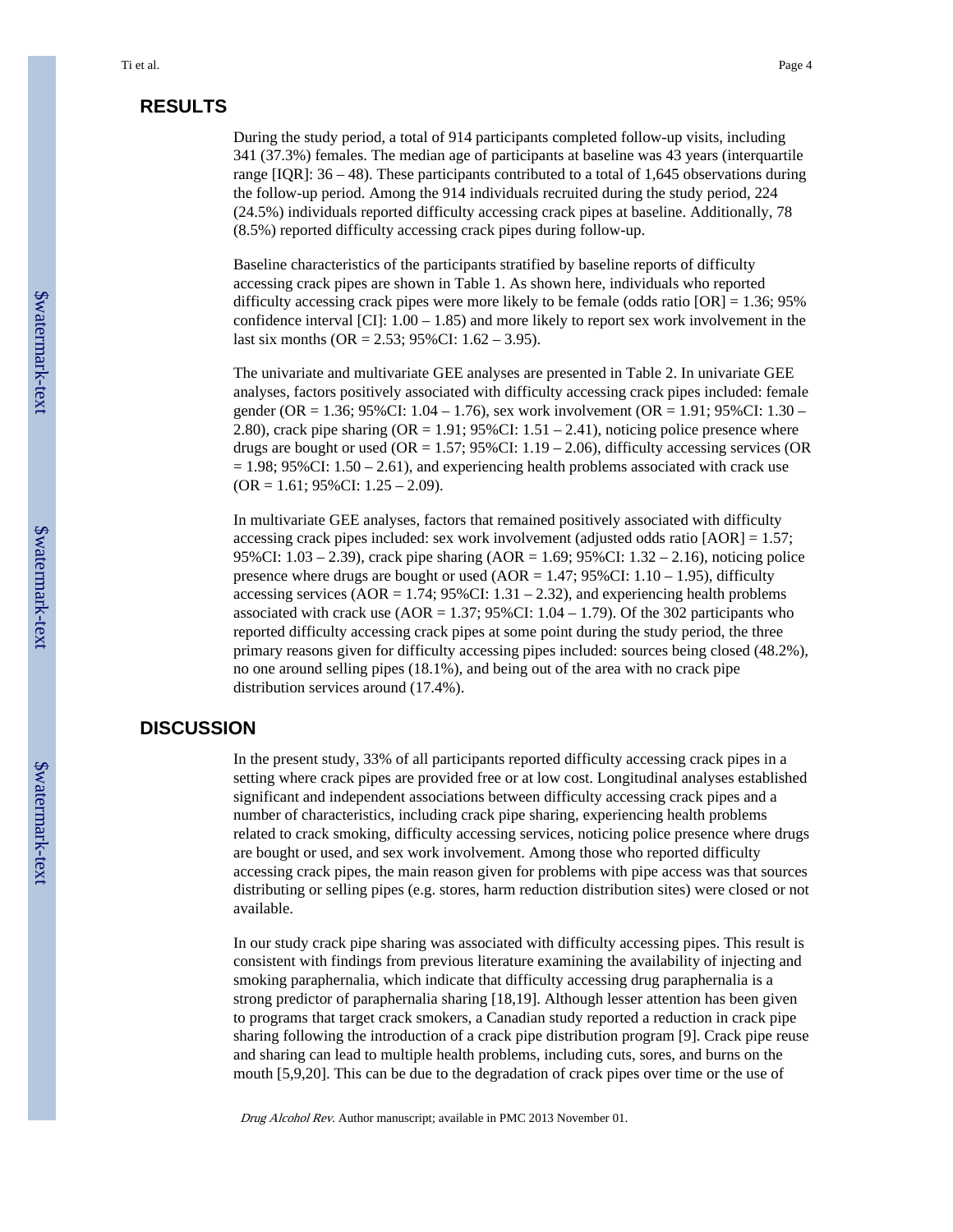hazardous makeshift devices, such as tin cans [18]. Our findings indicate that difficulty with accessing pipes was positively associated with health problems common among crack users, and suggest that increasing access to crack pipes may alleviate some of these problems (e.g., burns, cuts on lips). However, this association may be due to a selection bias in the study. Heavy users of crack cocaine may report a higher difficulty in accessing pipes due to their frequent use of crack cocaine. Further, heavy users cannot completely avoid the harmful health effects of using crack cocaine frequently, and will consequently have a higher risk of health harms, such as coughing blood, compared to infrequent users, as many health impacts of crack smoking occur independently of crack pipe access.

We further observed a strong positive association between access to services and difficulty accessing crack pipes. This may suggest that crack users are experiencing barriers to services in general and not just barriers to crack pipe distribution services specifically. Consistent with previous studies demonstrating significant barriers to health service access among IDU in several settings [21,22], this study revealed that crack cocaine users face barriers to various services, including those that provide housing and food. Although further research is needed to identify the reasons why crack users face these barriers, previous research has pointed to the problem of stigmatizing attitudes of service providers toward people who use drugs as one common cause [21,23]. In many settings, peer-based interventions have been found to be successful in countering stigma, and in extending the reach and effectiveness of conventional public health programs [24,25]. More specifically, a study conducted in Vancouver evaluating the adequacy and use of crack kits demonstrated the effectiveness of peer-delivered outreach in providing education on safer crack use [26]. Given the ongoing problems with stigmatization, and the effectiveness of various peer-based methods for illicit drug users, enhanced efforts to utilize peer-based services may have potential to address service barriers among crack users.

Our finding that crack users who noticed police presence in the areas where they buy and use drugs were more likely to report difficulty accessing crack pipes suggests that law enforcement efforts may also be presenting barriers to crack pipe acquisition. Although less research has concentrated on crack pipe distribution programs specifically, prior studies have shown that police presence can deter IDU from accessing needle syringe programs (NSP) [27–29]. Reports of confiscation and destruction of drug paraphernalia by police have also been identified as practices that undermine disease prevention efforts [27,30]. In an effort to avoid confrontations with police, IDU have been known to revert to unsafe and risky practices, including borrowing and lending injection equipment [27]. Given the known health-related harms associated with equipment sharing [6,18], efforts to reduce the overreliance on law enforcement and to increase harm reduction services should be explored further. Furthermore, police should avoid visible patrolling around health services frequented by drug users to ensure access to sterile syringe and crack pipes.

Of concern, crack users who engage in sex work were significantly more likely to report difficulty accessing crack pipes. This finding is likely reflective of the fact that most sex workers work during late night hours and in outlying areas, away from the fixed site distribution sites (e.g. community organizations, clinics). A study involving women in street-level sex work revealed a geographical relationship between access to health and NSP services and avoidance of violence and policing [31]. The displacement of sex workers due to police pressure and fear of arrest has been shown to significantly reduce access to health and harm reduction services, and likely acts as a key barrier to current crack pipe distribution [31,32]. Given that close to 100% of street-based sex workers in Vancouver have been shown to smoke crack, and the majority report daily, intensive crack use [33], the increased barriers to accessing pipes among sex workers is of major concern. Our results suggest that distribution efforts need to significantly scale-up availability of crack pipes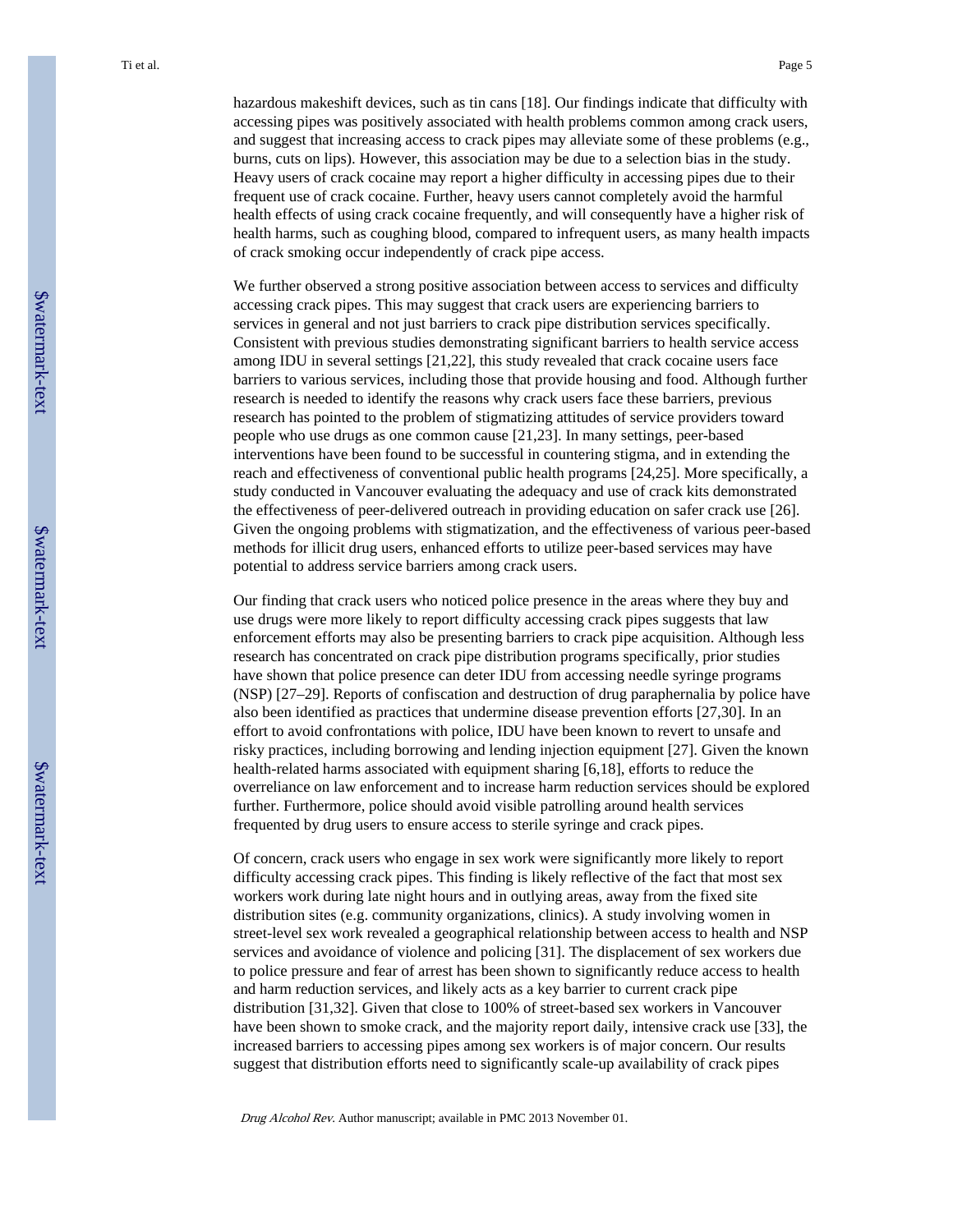In many settings, including Vancouver, funding and political constraints have restricted the hours of operation of harm reduction distribution sites [34,35]. Consistent with prior research reporting difficulty accessing sterile syringes at night [35,36], it is not surprising that almost half of the participants in this study attributed difficulty accessing pipes to operating hours of stores and harm reduction distribution sites. In light of this finding, enhanced efforts are needed to extend the hours of harm reduction services in order to increase access to crack pipes among this subpopulation. As well, additional programs such as mobile distribution sites that extend beyond the DTES may prove to be beneficial in this setting.

There are a number of limitations to this study. Firstly, the cohorts used for this study were not derived from random samples and were cohorts of IDU and HIV-positive drug users; therefore it is not known whether these findings will be reflective of the population of crack cocaine users in the local community or in other settings. Secondly, the study relies on selfreport, which may introduce reporting biases, especially when reporting stigmatized behaviours such as crack pipe sharing [37]. Another limitation of our study is that the statistical methods used only examine characteristics that co-occur with difficulty accessing crack pipes. The nature of our study cannot untangle the precise causal relationships between these associations and therefore, further examination of these temporal dynamics would be required to understand the causal pathways between difficulty accessing pipes, health outcomes, and social and structural factors considered.

In sum, the present study found a high proportion of participants reported difficulty accessing crack pipes in a setting where crack pipes are provided for free but in limited quantity. Almost half reported limited operating hours as the main reason for low crack pipe acquisition. Significant barriers to crack pipe acquisition were associated with police presence and sex work involvement. In addition, crack pipe sharing, health problems, and barriers to accessing services were also positively associated with difficulty accessing crack pipes. These findings highlight the need to enhance crack pipe distribution efforts and reduce crack-related harms through extended operating hours and use of mobile outreachbased approaches. An indirect benefit of increasing crack pipe distribution may be to create a point of engagement for crack users to connect them to other health services. As well, strategies to increase safer crack use behaviours when new crack pipes are unavailable may be beneficial for this subpopulation.

#### **Acknowledgments**

The authors thank the study participants for their contribution to the research as well as current and past researchers and staff. We would specifically like to thank Deborah Graham, Tricia Collingham, Carmen Rock, Peter Vann, Caitlin Johnston, Steve Kain, and Calvin Lai for their research and administrative assistance, and Dr. Robert Hogg for facilitating access to the British Columbia Centre for Excellence HIV/AIDS Drug Treatment Program data.

Funding for this study was provided by the US National Institutes of Health (R01DA021525) and the Canadian Institutes of Health Research (MOP-79297, RAA-79918). Thomas Kerr is supported by the Michael Smith Foundation. Julio Montaner is supported by the Ministry of Health Services and the Ministry of Healthy Living and Sport, from the Province of British Columbia; through a Knowledge Translation Award from CIHR; and through an Avant-Garde Award (No 1DP1DA026182-01) from the National Institute on Drug Abuse, at the US National Institutes of Health.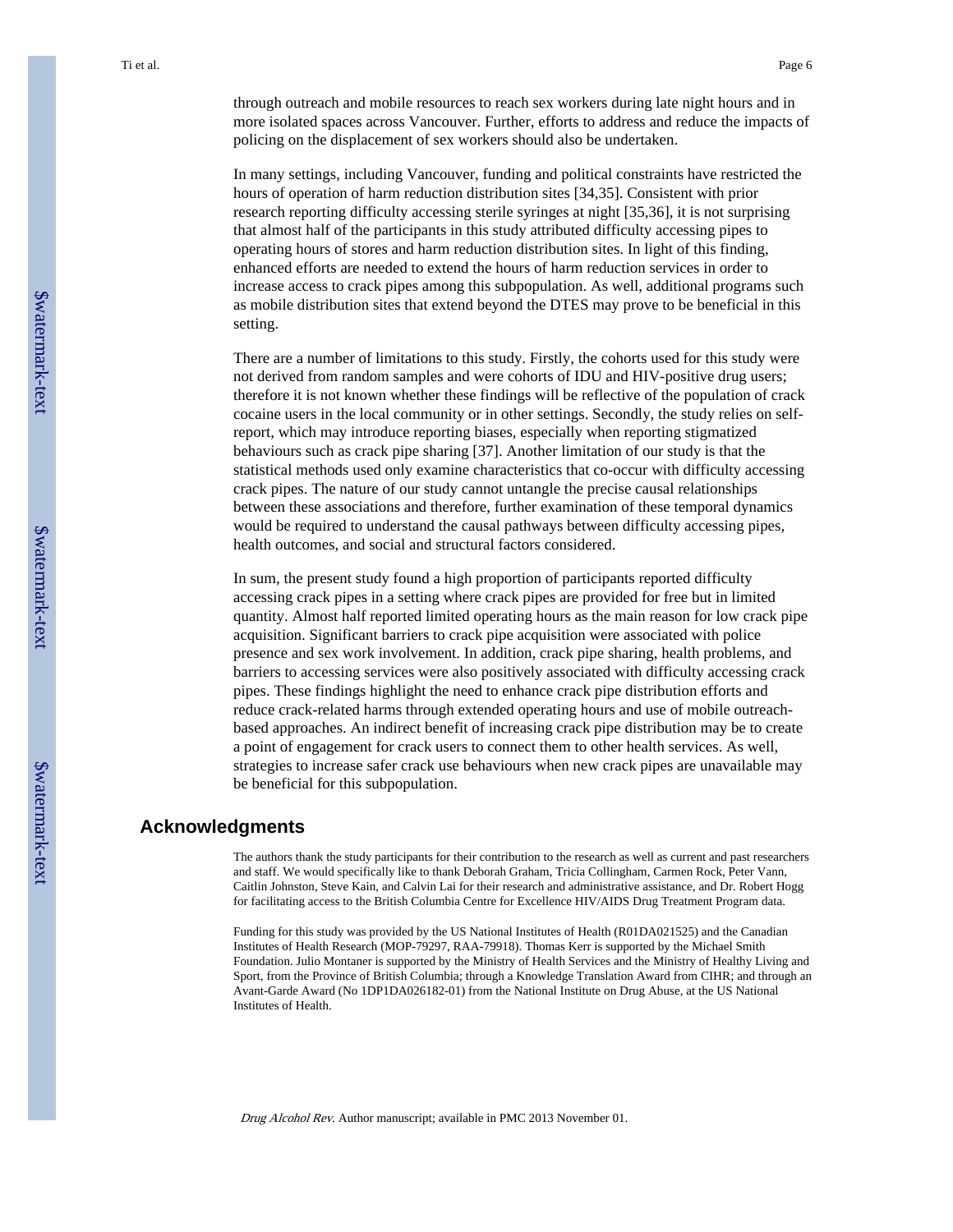#### **REFERENCES**

- 1. Mahanta J, Borkakoty B, Das HK, Chelleng OK. The risk of HIV and HCV infections among injection drug users in northeast India. AIDS Care. 2009; 21:1420–1424. [PubMed: 20024719]
- 2. Tyndall MW, Currie S, Spittal P, Li K, Wood E, O'Shaughnessy MV, Schechter MT. Intensive injection cocaine use as the primary risk factor in the Vancouver HIV-1 epidemic. Aids. 2003; 17:887–893. [PubMed: 12660536]
- 3. Witteveen E, Schippers G. Needle and Syringe Exchange Programs in Amsterdam. Subst Use Misuse. 2006; 41:835–836. [PubMed: 16809172]
- 4. Wodak A, Cooney A. Effectiveness of sterile needle and syringes programmes. Int J Drug Policy. 2005; 16S:S31–S44.
- 5. Faruque S, Edlin B, McCoy C, Word C, Larsen S, Schmid D, Von Bargen J, Serrano Y. Crack cocaine smoking and oral sores in three innercity neighborhoods. J Acquir Immune Defic Syndr. 1996; 13:87–92.
- 6. Tortu S, McMahon J, Pouget E, Hamid R. Sharing of Noninjection Drug-Use Implements as a Risk Factor for Hepatitis C. Subst Use Misuse. 2004; 39:211–224. [PubMed: 15061559]
- 7. Fischer B, Rehm J, Patra J, Cruz MF. Changes in illicit opioid use across Canada. Cmaj. 2006; 175:1385–1387. [PubMed: 17116905]
- 8. Werb D, Debeck K, Kerr T, Li K, Montaner J, Wood E. Modelling crack cocaine use trends over 10 years in a Canadian setting. Drug Alcohol Rev. 2010; 29:271–277. [PubMed: 20565519]
- 9. Leonard L, DeBuneis E, Pelude L, Medd E, Birkett N, Seto J. "I inject less as I have easier access to pipes": Injecting, and sharing of crack-smoking materials, decline as safer crack-smoking resources are distributed. Int J Drug Policy. 2008; 19:255–264. [PubMed: 18502378]
- 10. Bailey I. Rethinking crack kits for addicts. The Globe and Mail. 2010
- 11. Hunter J. A measure of prevention in a little bag of goodies. Globe and Mail. 2008
- 12. Dormer D. Province shuts down free crack pipe program. Calgary Sun. 2011
- 13. Weismiller B. Free crack pipe service discontinued in Calgary. Calgary Herald. 2011
- 14. Olivier C. Vancouver health body begins free crack pipe program for addicts. National Post. 2011
- 15. Hager M. Free pipes distributed to curb disease. The Vancouver Sun. 2011
- 16. Kerr T, Wood E, Small D, Palepu A, Tyndall M. Potential use of safer injecting facilities among injection drug users in Vancouver's downtown eastside. Cmaj. 2003; 169:759–763. [PubMed: 14557313]
- 17. Wood E, Tyndall M, Spittal P, Li K, Hogg R, Montaner J, O'Shaughnessy M, Schechter M. Factors associated with persistent high-risk syringe sharing in the presence of an established needle exchange programme. Aids. 2002; 16:941–943. [PubMed: 11919503]
- 18. Ivsins A, Roth E, Nakamura N, Krajden M, Fischer B. Uptake, benefits of and barriers to safer crack use kit (SCUK) distribution programmes in Victoria, Canada—A qualitative exploration. Int J Drug Policy. 2011; 22:292–300. [PubMed: 21700443]
- 19. Kerr T, Fairbairn N, Hayashi K, Suwannawong P, Kaplan K, Zhang R, Wood E. Difficulty accessing syringes and syringe borrowing among injection drug users in Bangkok, Thailand. Drug Alcohol Rev. 2009; 29:157–161. [PubMed: 20447223]
- 20. Porter J, Bonilla L, Drucker E. Methods of smoking crack as a potential risk factor for HIV infection: Crack smokers' perceptions and behavior. Contemp Drug Probl. 1997; 24:319–347.
- 21. Brener L, Von Hippel W, Kippax S, Preacher K. The Role of Physician and Nurse Attitudes in the Health Care of Injecting Drug Users. Subst Use Misuse. 2010; 45:1007–1018. [PubMed: 20441447]
- 22. Spicer N, Bogdan D, Brugha R, Harmer A, Murzalieva G, Semigina T. 'It's risky to walk in the city with syringes': understanding access to HIV/AIDS services for injecting drug users in the former Soviet Union countries of Ukraine and Kyrgyzstan. Globalization and Health. 2011; 7
- 23. Chan K, Stoove M, Sringernyuang L, Reidpath D. Stigmatization of AIDS Patients: Disentangling Thai Nursing Students' Attitudes Towards HIV/AIDS, Drug Use, and Commercial Sex. AIDS Behav. 2008; 12:146–157. [PubMed: 17364148]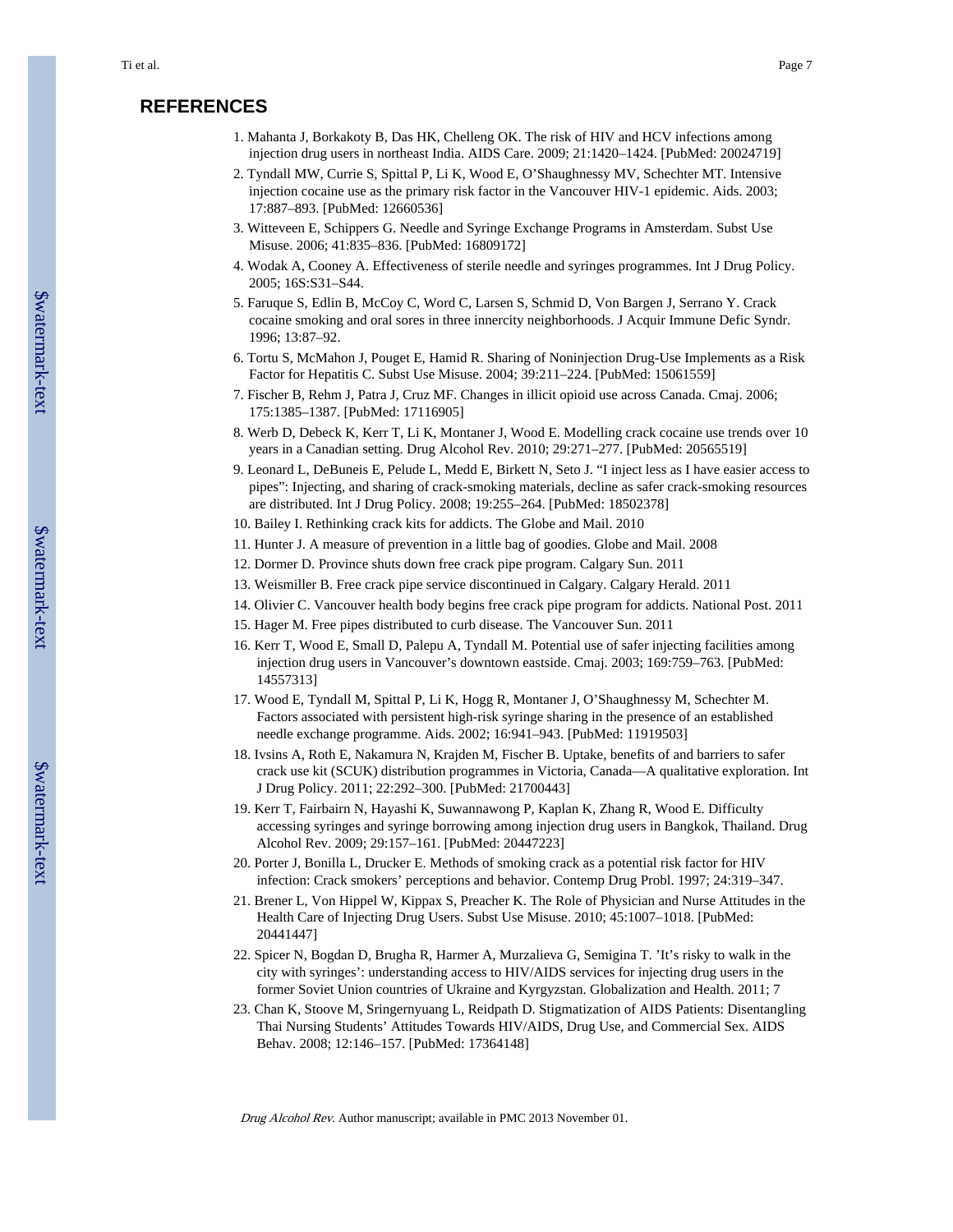- 24. Broadhead R, Heckathorn D, Anthony D, Madray H, Mills R, Hughes J. Harnessing peer networks as an instrument for AIDS prevention: Results from a peer-driven intervention. Public Health Rep. 1998; 113:42–57. [PubMed: 9722809]
- 25. Hayashi K, Wood E, Wiebe L, Qi J, Kerr T. An external evaluation of a peer-run outreach-based syringe exchange in Vancouver, Canada. Int J Drug Policy. 2010; 21:418–421. [PubMed: 20359877]
- 26. Boyd S, Johnson J, Moffat B. Opportunities to learn and barriers to change: crack cocaine use in the Downtown Eastside of Vancouver. Harm Reduct J. 2008; 5
- 27. Small W, Kerr T, Charette J, Schechter M, Spittal P. Impacts of intensified police activity on injection drug users: Evidence from an ethnographic investigation. Int J Drug Policy. 2006; 17:85– 95.
- 28. Wood E, Kerr T, Small W, Jones J, Schechter M, Tyndall M. The Impact of a Police Presence on Access to Needle Exchange Programs. J Acquir Immune Defic Syndr. 2003; 34:116–117. [PubMed: 14501805]
- 29. Aitken C, Moore D, Higgs P, Kelsall J, Kerger M. The impact of a police crackdown on a street drug scene: evidence from the street. Int J Drug Policy. 2002; 13:193–202.
- 30. Werb D, Wood E, Small W, Strathdee S, Li K, Montaner J, Kerr T. Effects of police confiscation of illicit drugs and syringes among injection drug users in Vancouver. International Journal of Drug Policy. 2008; 19:332–338. [PubMed: 17900888]
- 31. Shannon K, Rusch M, Shoveller J, Alexson D, Gibson K, Tyndall M. Mapping violence and policing as an environmental–structural barrier to health service and syringe availability among substance-using women in street-level sex work. Int J Drug Policy. 2008; 19:140–147. [PubMed: 18207725]
- 32. Sex Work, HIV/AIDS, and Human Rights Central and Eastern European Harm Reduction Network in Central and Eastern Europe and Central Asia. Lithuania: Central and Eastern European Harm Reduction Network; 2005.
- 33. Shannon K, Bright V, Gibson K, Tyndall M. Sexual and Drug-related Vulnerabilities for HIV Infection Among Women Engaged in Survival Sex Work in Vancouver, Canada. Can J Public Health. 2007; 98:465–469. [PubMed: 19039884]
- 34. Treloar C, Cao W. Barriers to use of Needle and Syringe Programmes in a high drug use area of Sydney, New South Wale. Int J Drug Policy. 2005; 16:308–315.
- 35. Wood E, Tyndall M, Spittal P, Li K, Hogg R, O'Shaughnessy M, Schechter M. Needle exchange and difficulty with needle access during an ongoing HIV epidemic. Int J Drug Policy. 2002; 13:95–102.
- 36. Wood E, Kerr T, Spittal P, Small W, Tyndall M, O'Shaughnessy M, Schechter M. An external evaluation of a peer-run "Unsanctioned" syringe exchange program. J Urban Health. 2003; 80:455–464. [PubMed: 12930883]
- 37. Des Jarlais D, Paone D, Milliken J, Turner C, Miller H, Gribble J, Shi Q, Hagan H, Friedman S. Audio-computer interviewing to measure risk behaviour for HIV among injecting drug users: a quasi-randomised trial. Lancet. 1999; 353:1657–1661. [PubMed: 10335785]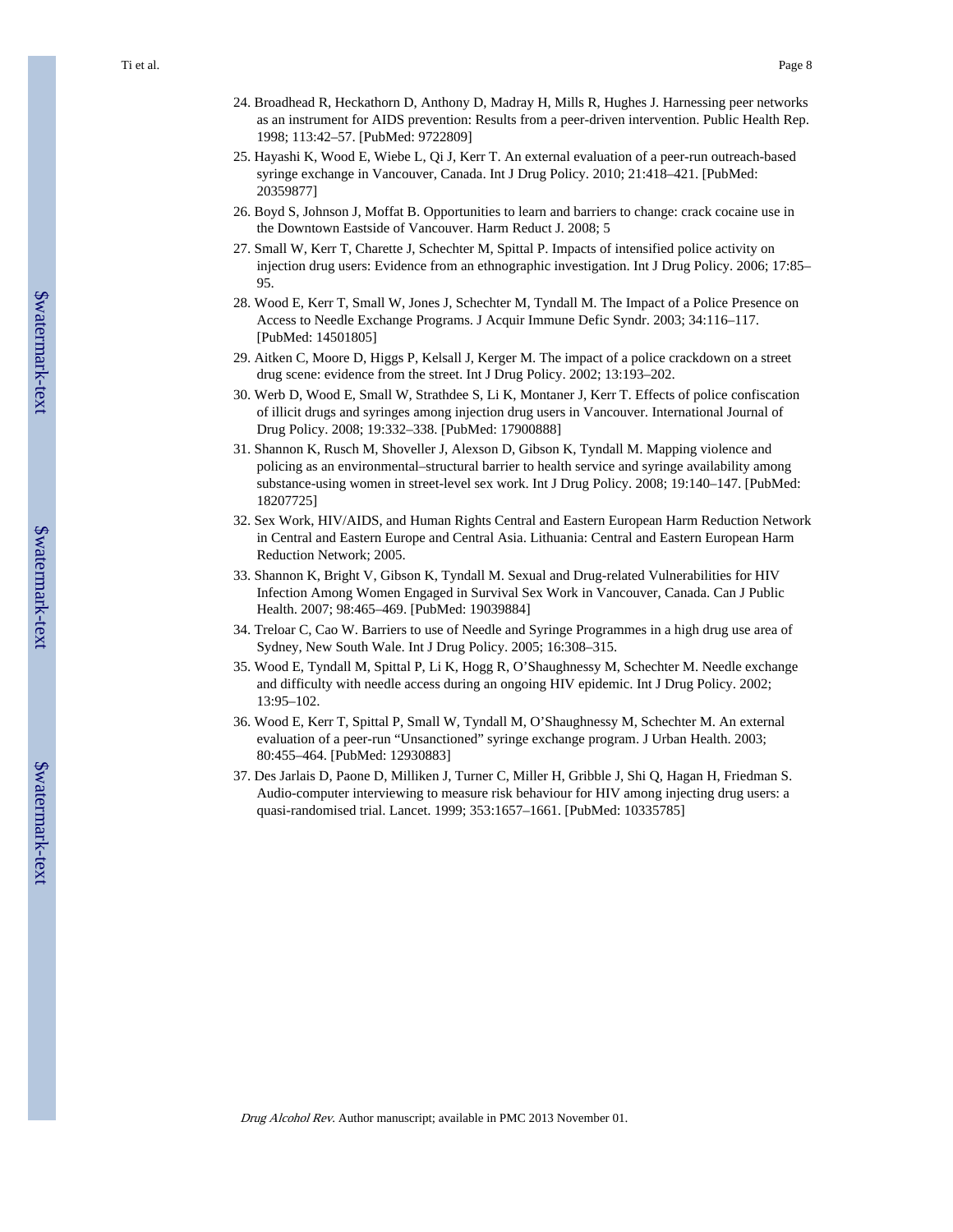#### **Table 1**

Socio-demographic factors associated with difficulty accessing crack pipes at baseline  $(n = 914)$ 

| <b>Characteristic</b>  | <b>Yes</b><br>$n\left(\frac{0}{0}\right)$<br>$(n = 224)$ | N <sub>0</sub><br>$n\left(\frac{9}{6}\right)$<br>$(n = 690)$ | <b>Odds Ratio</b><br>$(95\% \text{ CI})$ | p - value |
|------------------------|----------------------------------------------------------|--------------------------------------------------------------|------------------------------------------|-----------|
| Age <sup>1</sup>       |                                                          |                                                              |                                          |           |
| 43 years old           | 97(43.5)                                                 | 334 (48.5)                                                   | $0.82(0.60 - 1.11)$                      | 0.20      |
| $<$ 43 years old       | 126(56.5)                                                | 355(51.5)                                                    |                                          |           |
| Gender                 |                                                          |                                                              |                                          |           |
| Female                 | 96 (42.9)                                                | 245(35.5)                                                    | $1.36(1.00 - 1.85)$                      | 0.05      |
| Male                   | 128(57.1)                                                | 445 (64.5)                                                   |                                          |           |
| <b>HIV</b> positivity  |                                                          |                                                              |                                          |           |
| Yes                    | 104(46.4)                                                | 312 (45.2)                                                   | $1.05(0.78 - 1.42)$                      | 0.75      |
| N <sub>o</sub>         | 120(53.6)                                                | 378 (54.8)                                                   |                                          |           |
| Sex trade involvement* |                                                          |                                                              |                                          |           |
| Yes                    | 39 (17.4)                                                | 53 (7.7)                                                     | $2.53(1.62 - 3.95)$                      | < 0.01    |
| No                     | 185 (82.6)                                               | 637 (92.3)                                                   |                                          |           |
| Living in DTES $†$     |                                                          |                                                              |                                          |           |
| Yes                    | 135 (60.3)                                               | 433 (62.8)                                                   | $0.90(0.66 - 1.23)$                      | 0.51      |
| No                     | 89 (39.7)                                                | 257 (37.2)                                                   |                                          |           |

CI: confidence interval

DTES: downtown eastside of Vancouver

\* Activities or situations referring to the previous 6 months

† Current activities

Note that counts for age do not add up to  $n = 914$  due to 2 missing responses ( $n = 912$ ).